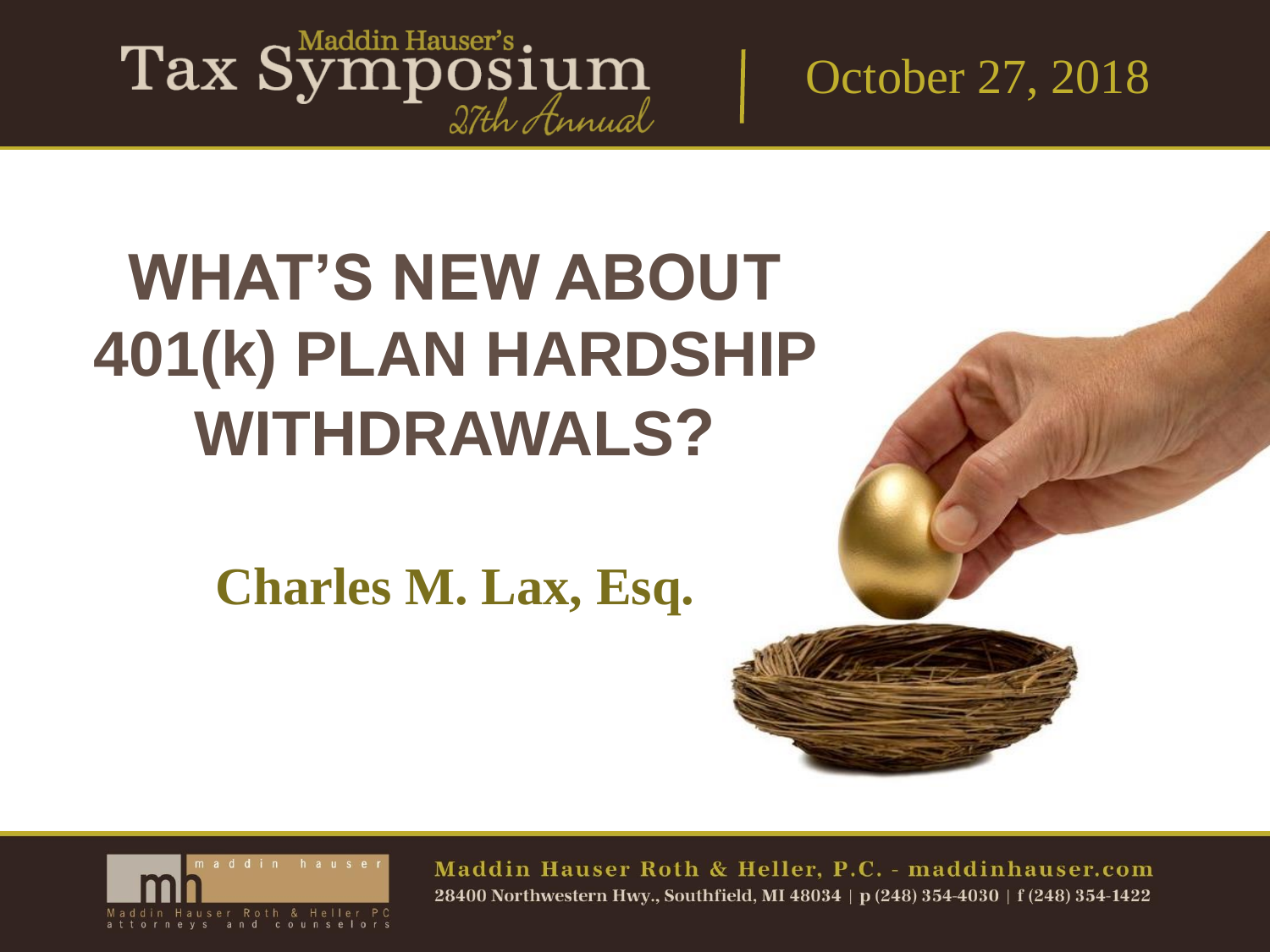

## **What's New About 401(k) Plan Hardship Withdrawals?**

- What is a hardship distribution?
- Why would a plan sponsor want to include a hardship distribution feature in their 401(k) plan?



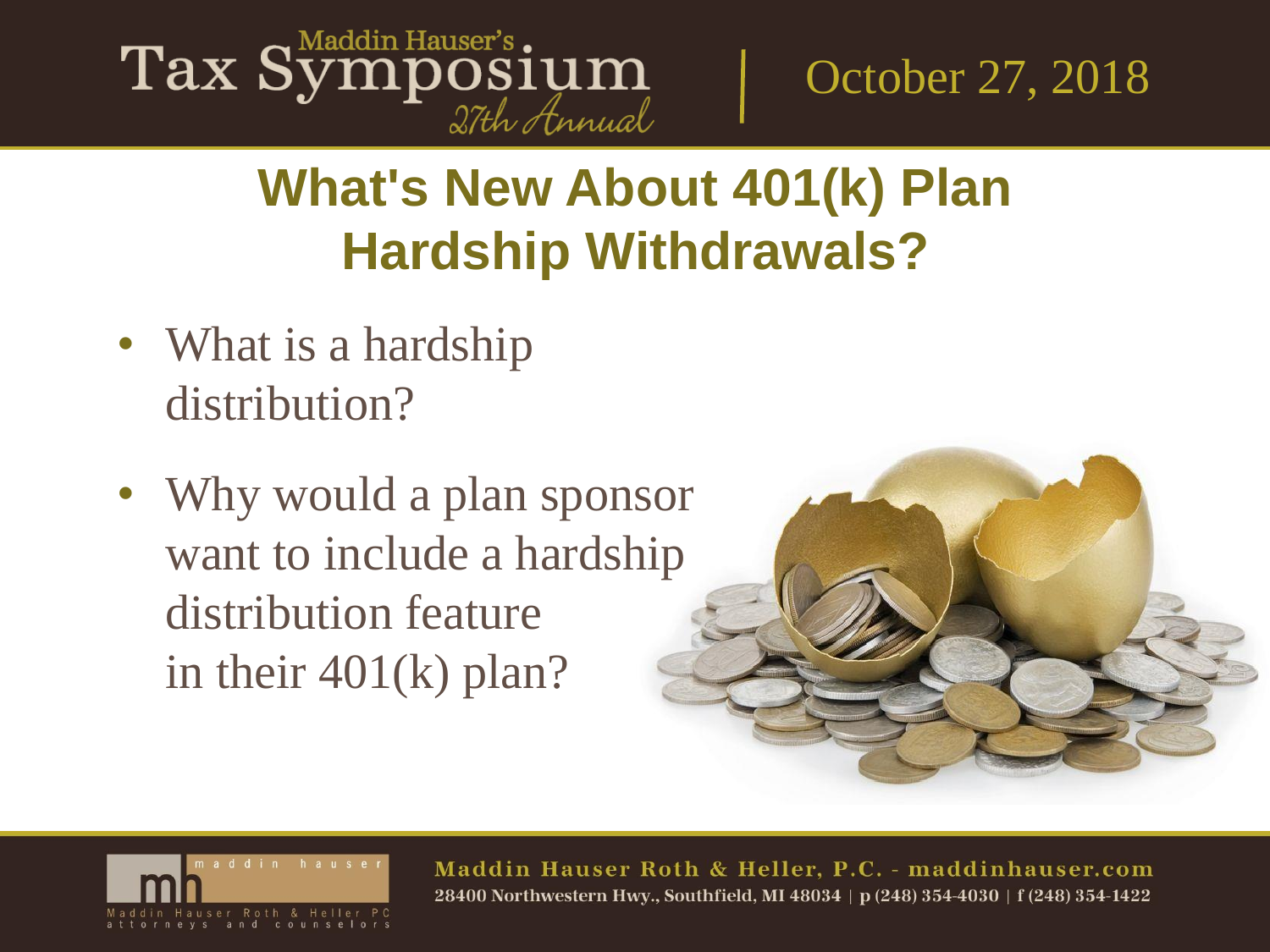

## **What's New About 401(k) Plan Hardship Withdrawals?**

- What are the requirements for a hardship distribution?
	- Participant or other authorized person must have an "immediate and heavy financial need"
	- Distribution cannot exceed the amount needed to meet the financial need

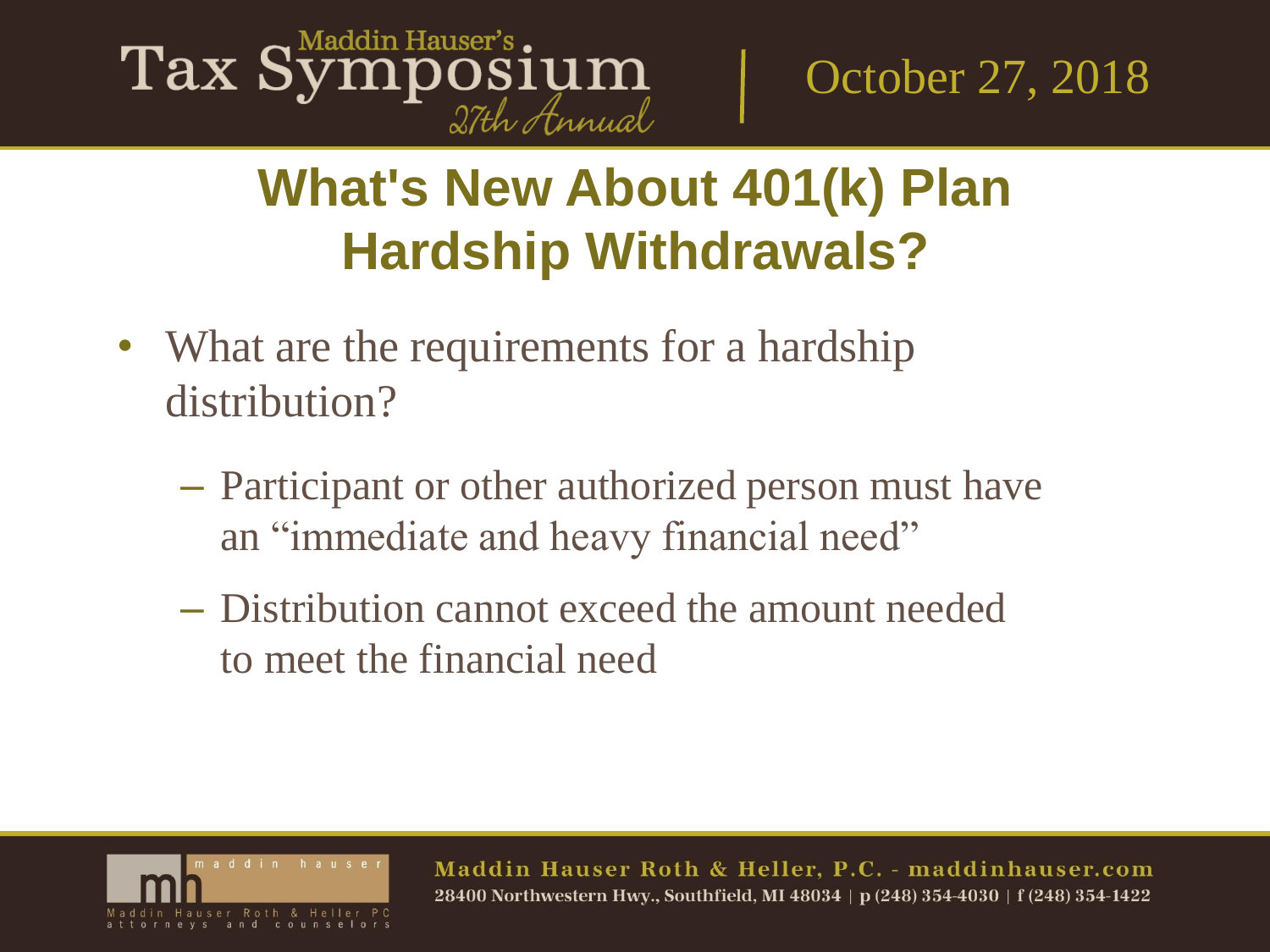

## **What's New About 401(k) Plan Hardship Withdrawals?**

- Who may have the immediate and heavy financial need?
	- Depends on the circumstances
	- Always the participant, but may also include a spouse, dependent or primary beneficiary

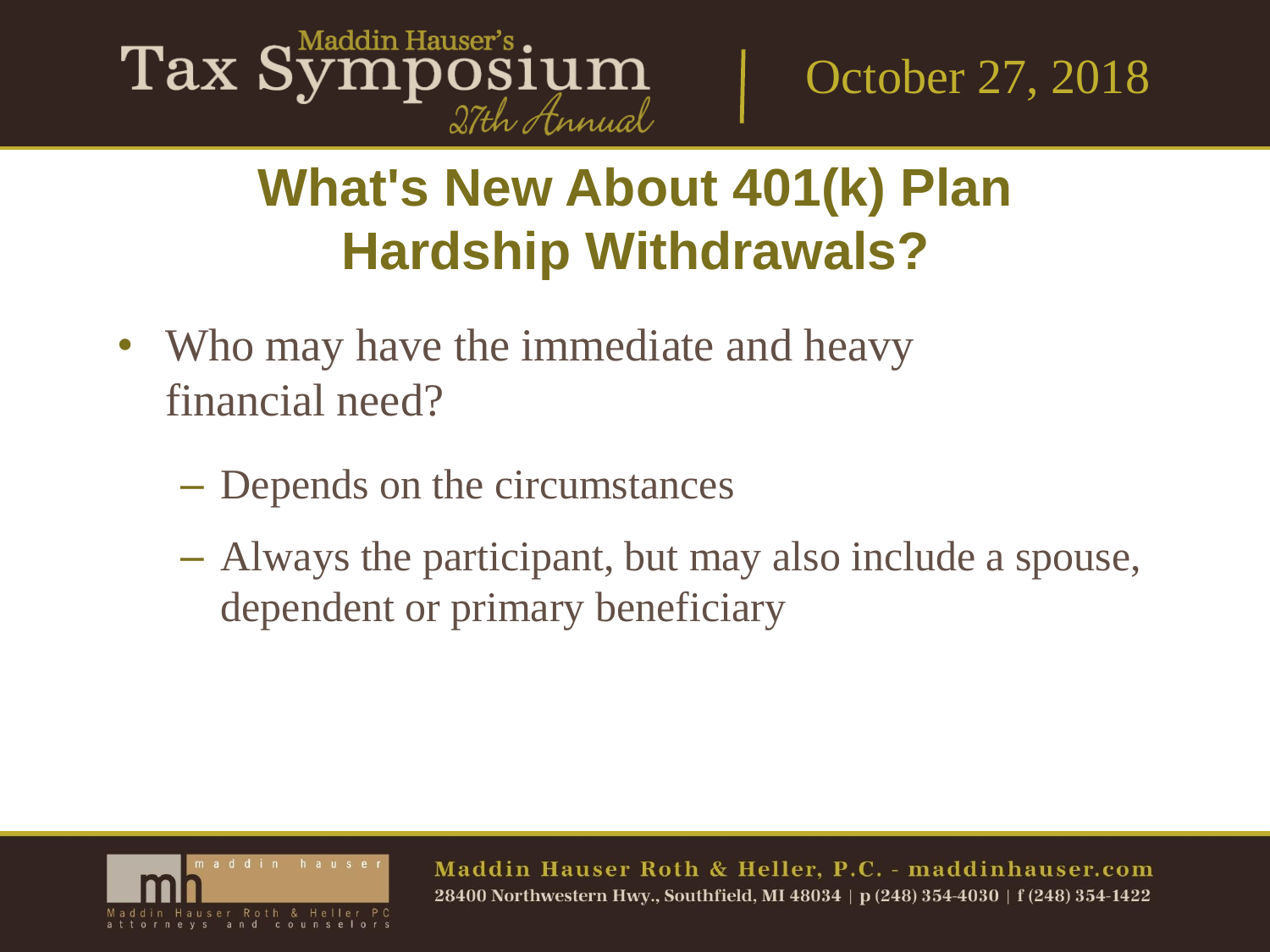

## **What's New About 401(k) Plan Hardship Withdrawals?**

- Two ways to determine if the need is an immediate and heavy financial need
	- IRS safe harbor standards
	- Facts and circumstances
- IRS safe harbor standards



- Most plans use the safe harbor approach
- 6 situations that are included in the safe harbor standards

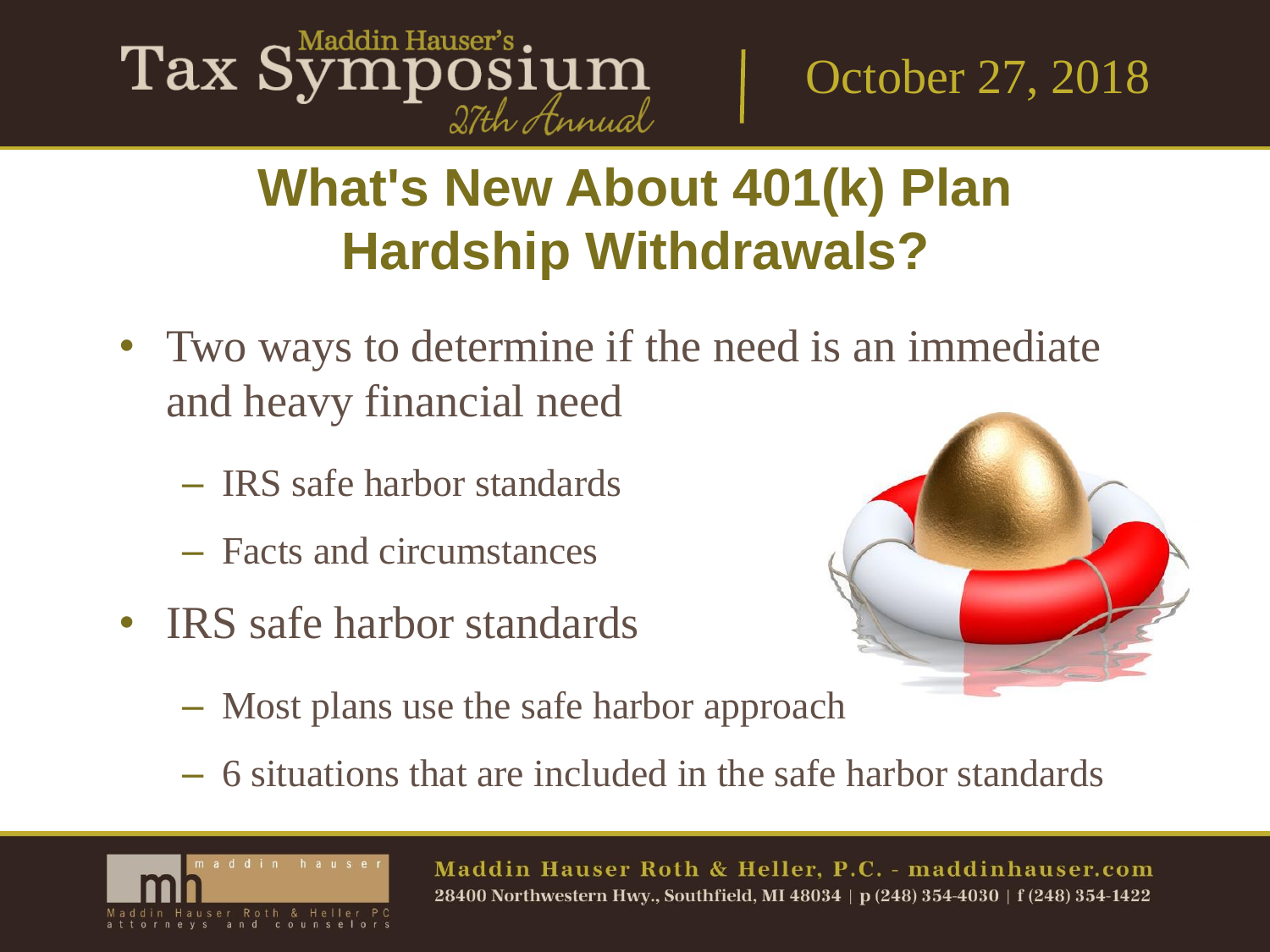

## **What's New About 401(k) Plan Hardship Withdrawals?**

- Medical expenses deductible under §213(d)
	- Available for participants, spouses, dependents or primary beneficiaries
	- Not subject to percentage limit, nor tied to itemizing deductions



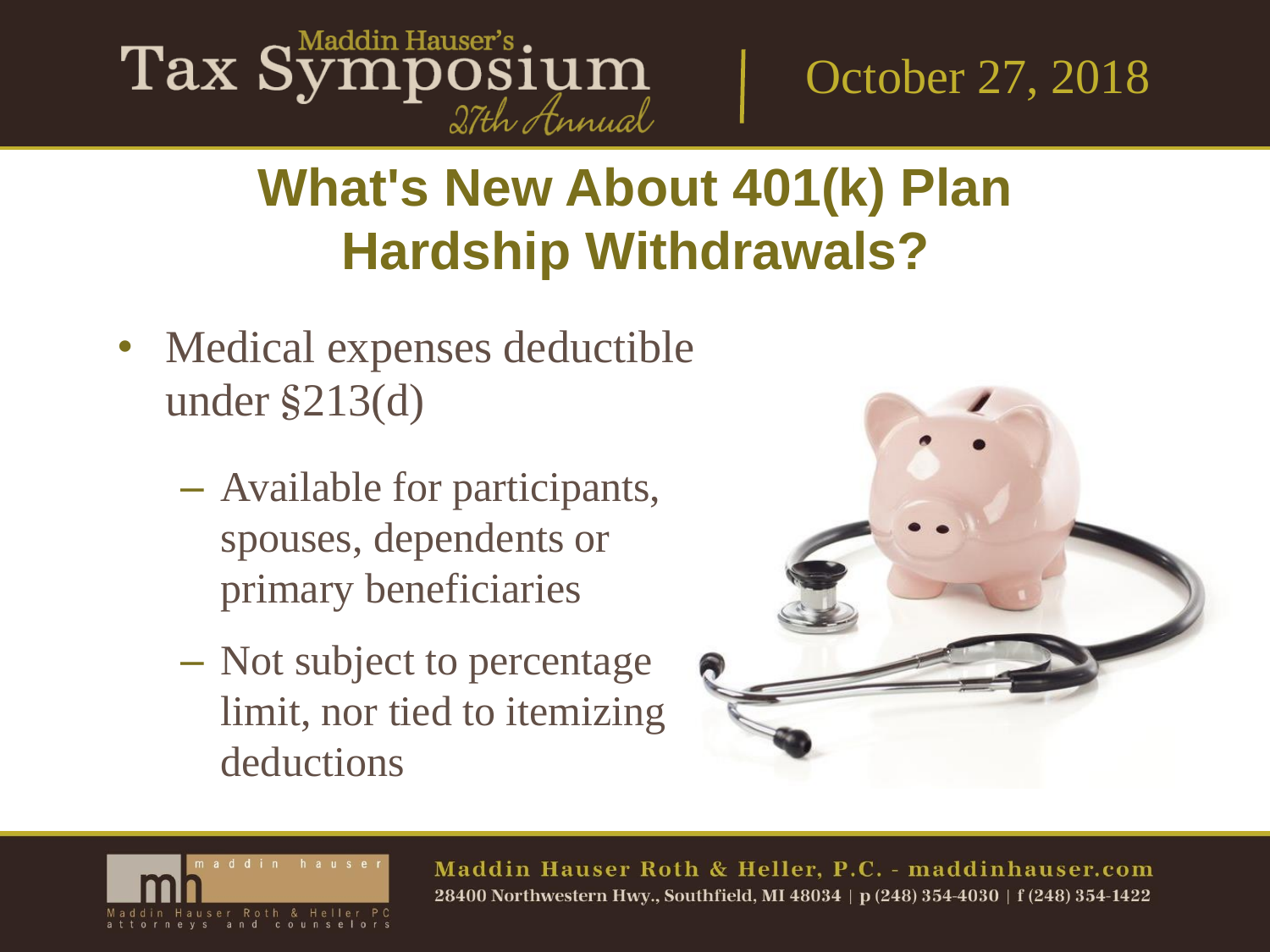#### Maddin Hauser's Tax Symposium 27th Annual

October 27, 2018

## **What's New About 401(k) Plan Hardship Withdrawals?**

- Costs related to purchasing a primary residence
	- Only the participant
	- Covers purchase price, down payment and closing costs
	- May also cover land and building costs



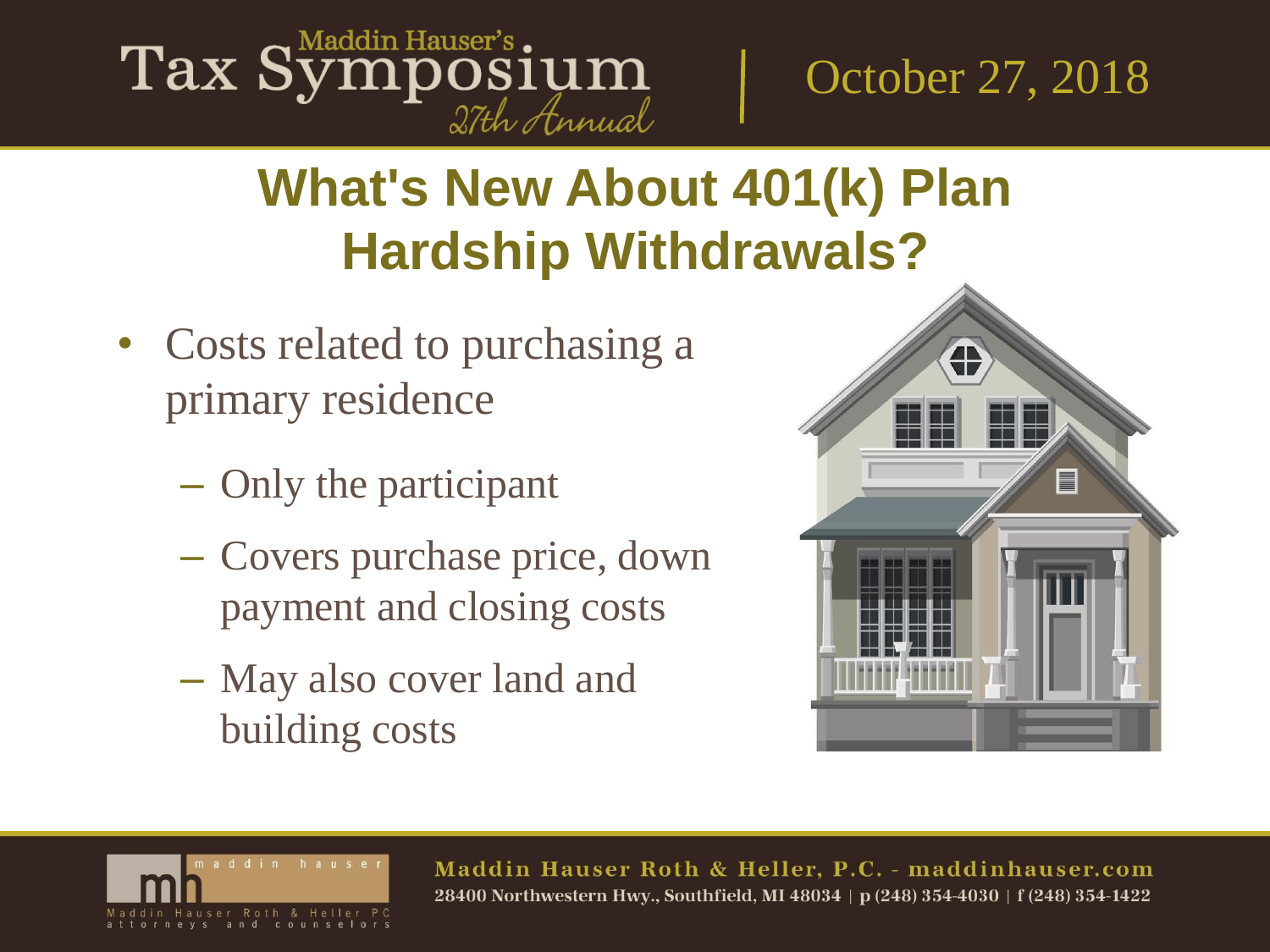#### Maddin Hauser's Tax Symposium 27th Annual

October 27, 2018

## **What's New About 401(k) Plan Hardship Withdrawals?**

- Up to 12 months of post secondary education
	- Participants, spouses, dependents and primary beneficiaries
	- Tuition, fees, room and board, books, etc



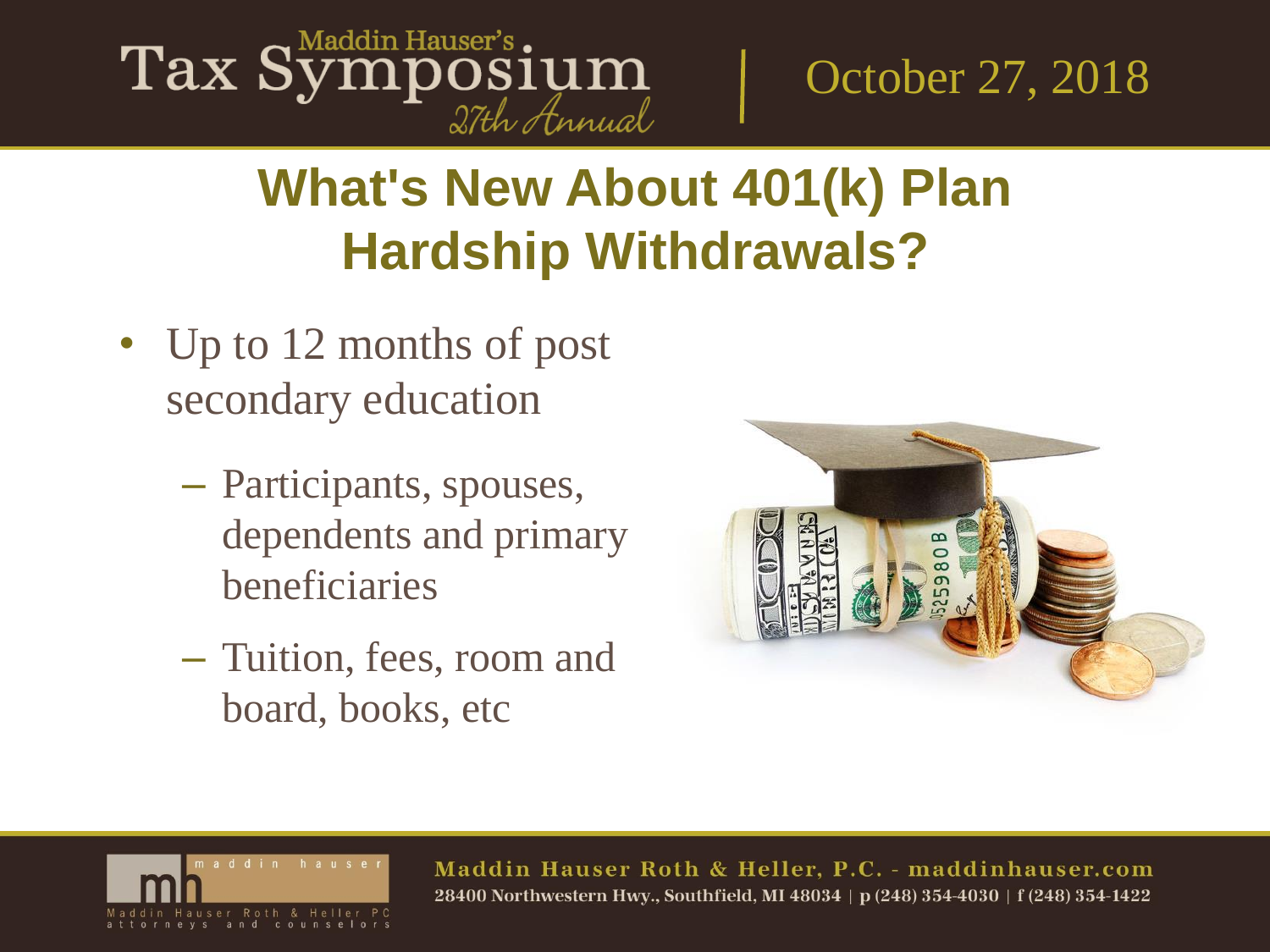# Tax Symposium

October 27, 2018

## **What's New About 401(k) Plan Hardship Withdrawals?**

- Amounts necessary to prevent eviction or foreclosure from primary residence
	- Limited to the participant
	- Whether they rent or own



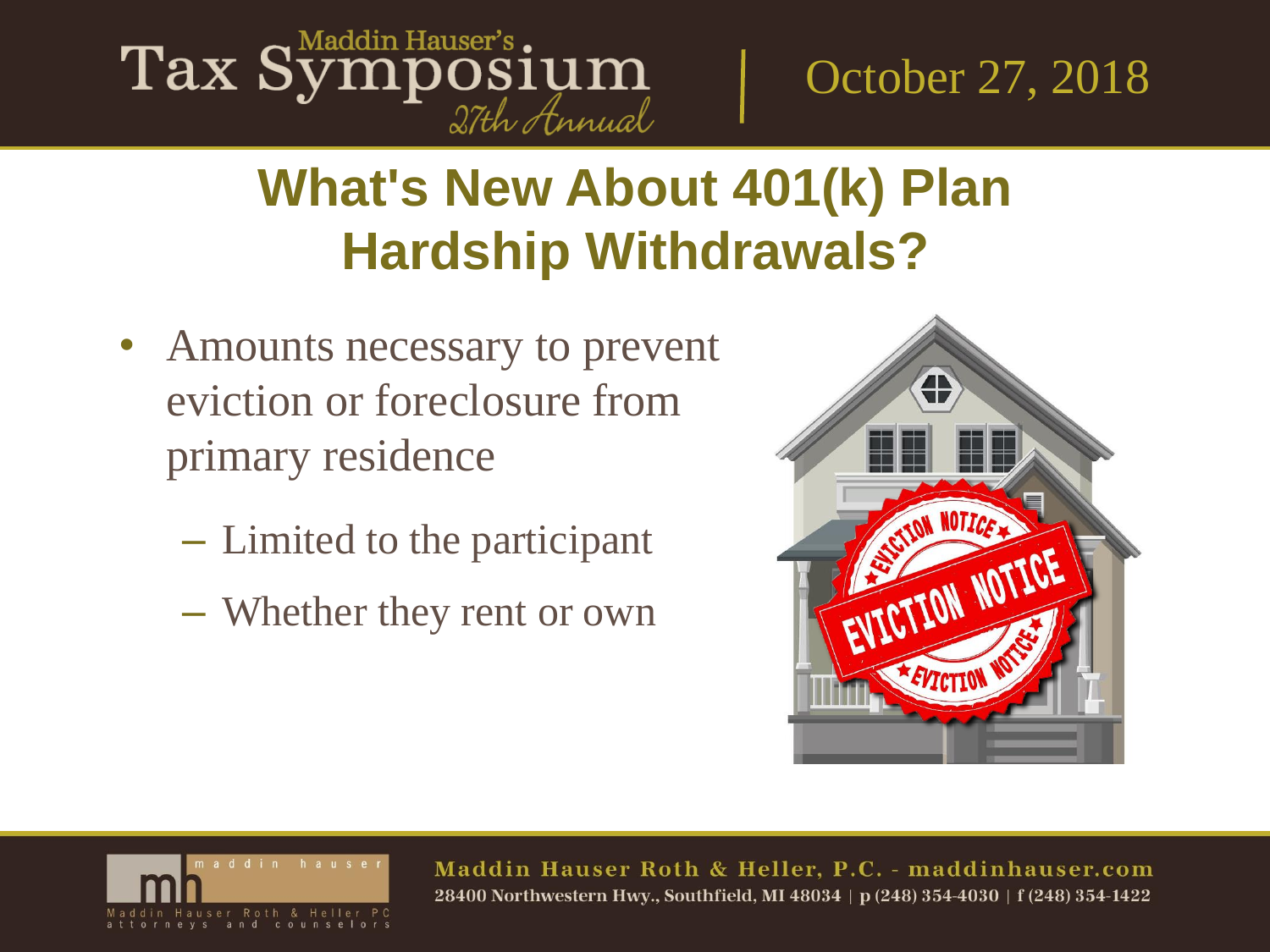

## **What's New About 401(k) Plan Hardship Withdrawals?**

- Funeral expenses of the participant's
	- Spouse
	- Parents
	- Dependents
	- Primary beneficiaries



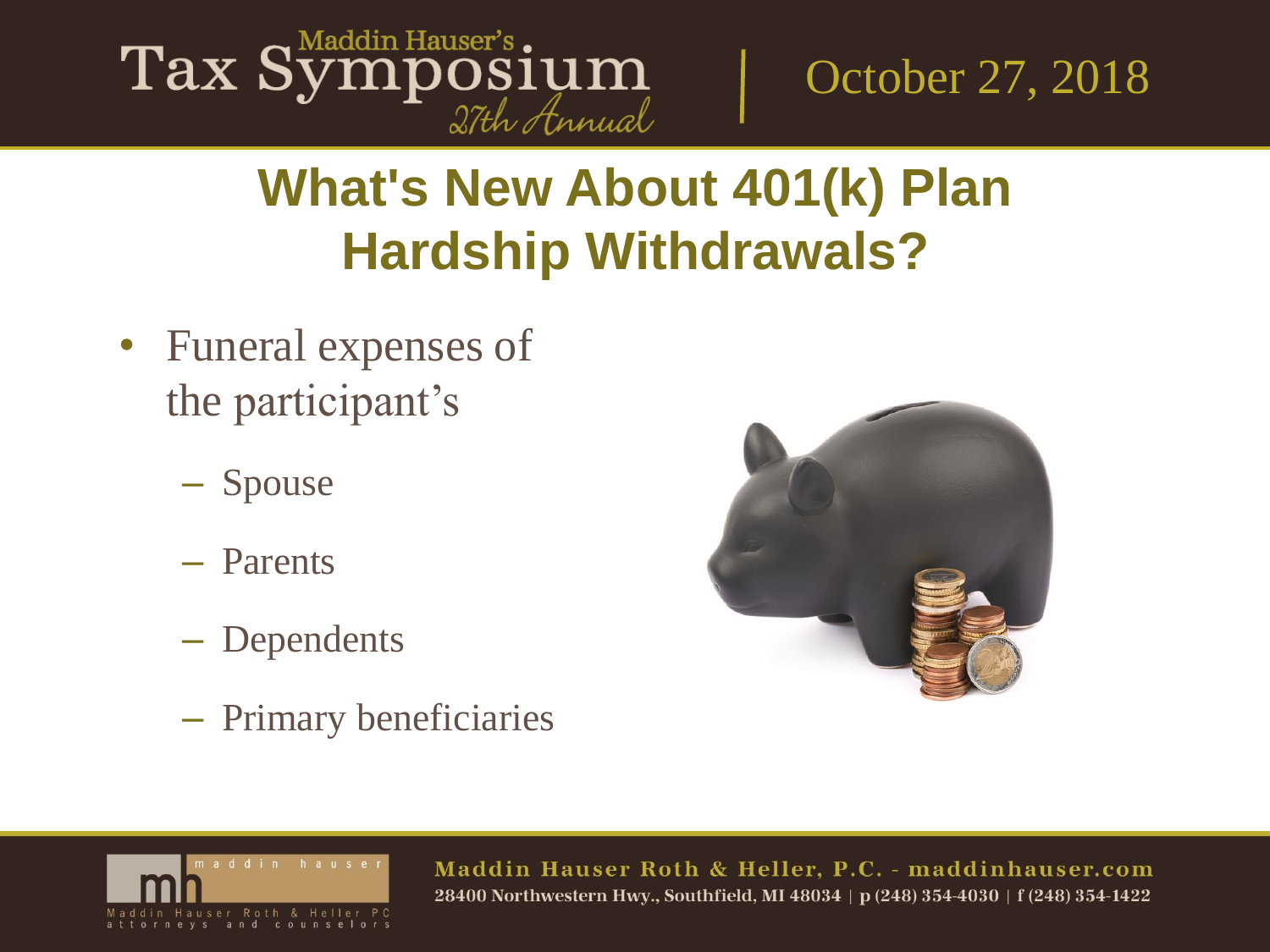### Tax Symposium 27th Annual

October 27, 2018

## **What's New About 401(k) Plan Hardship Withdrawals?**

- Expenses for repair of damage to participant's primary residence if deductible under Section 165
	- Prior to the Tax Cuts and Jobs Act ("TCJA"), any casualty would qualify
	- Under TCJA, it is limited to "Presidential Declared Disasters"
	- Will the IRS modify its safe harbor standards?

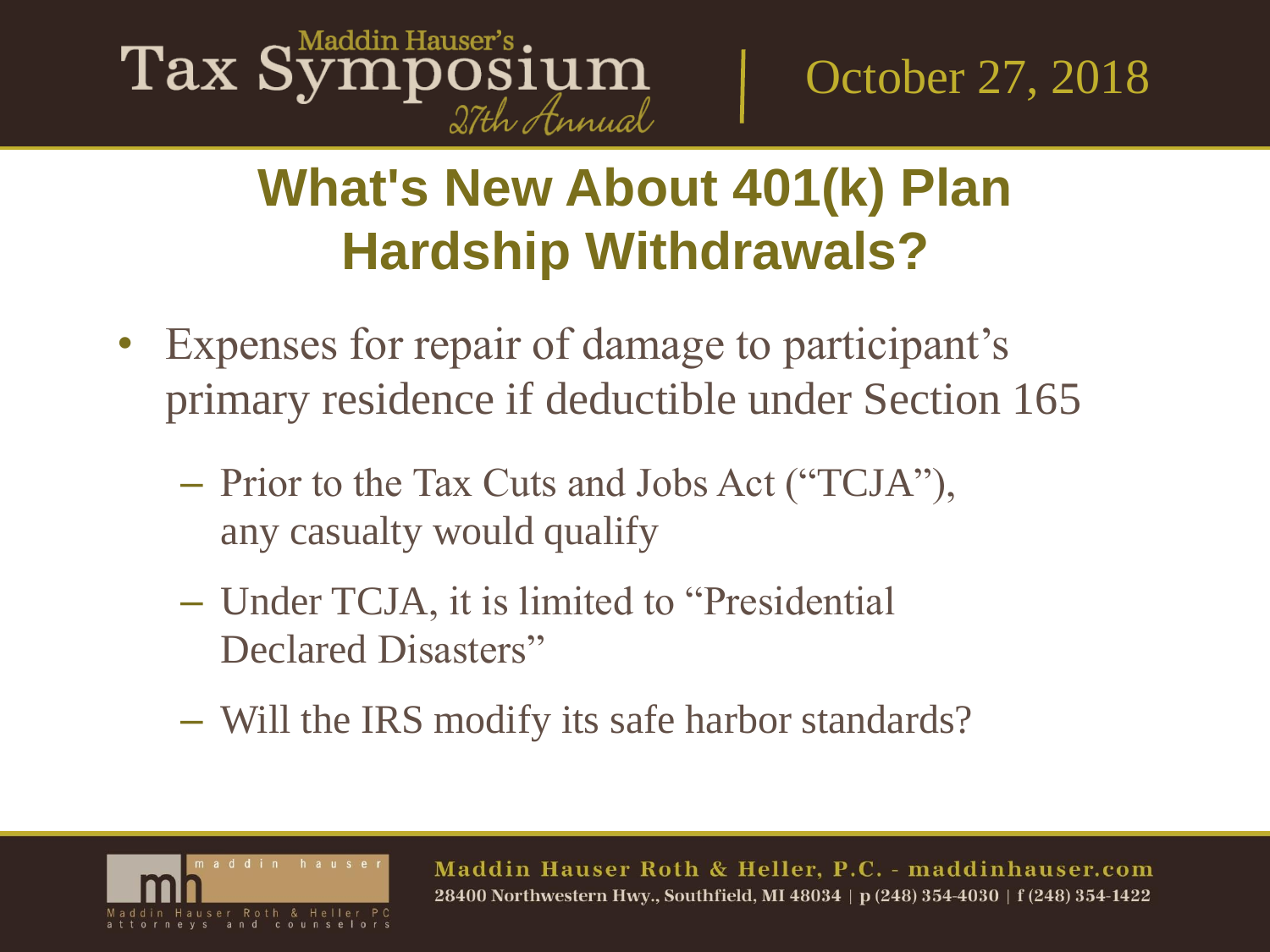### Tax Symposium 27th Annual

October 27, 2018

## **What's New About 401(k) Plan Hardship Withdrawals?**

- Must not have other resources available
	- Use of assets of spouse or minor children
	- All other available distributions
	- Plan loans
		- Current law requires exhausting plan loans
		- BBA18 eliminates this requirement beginning with the 2019 plan year

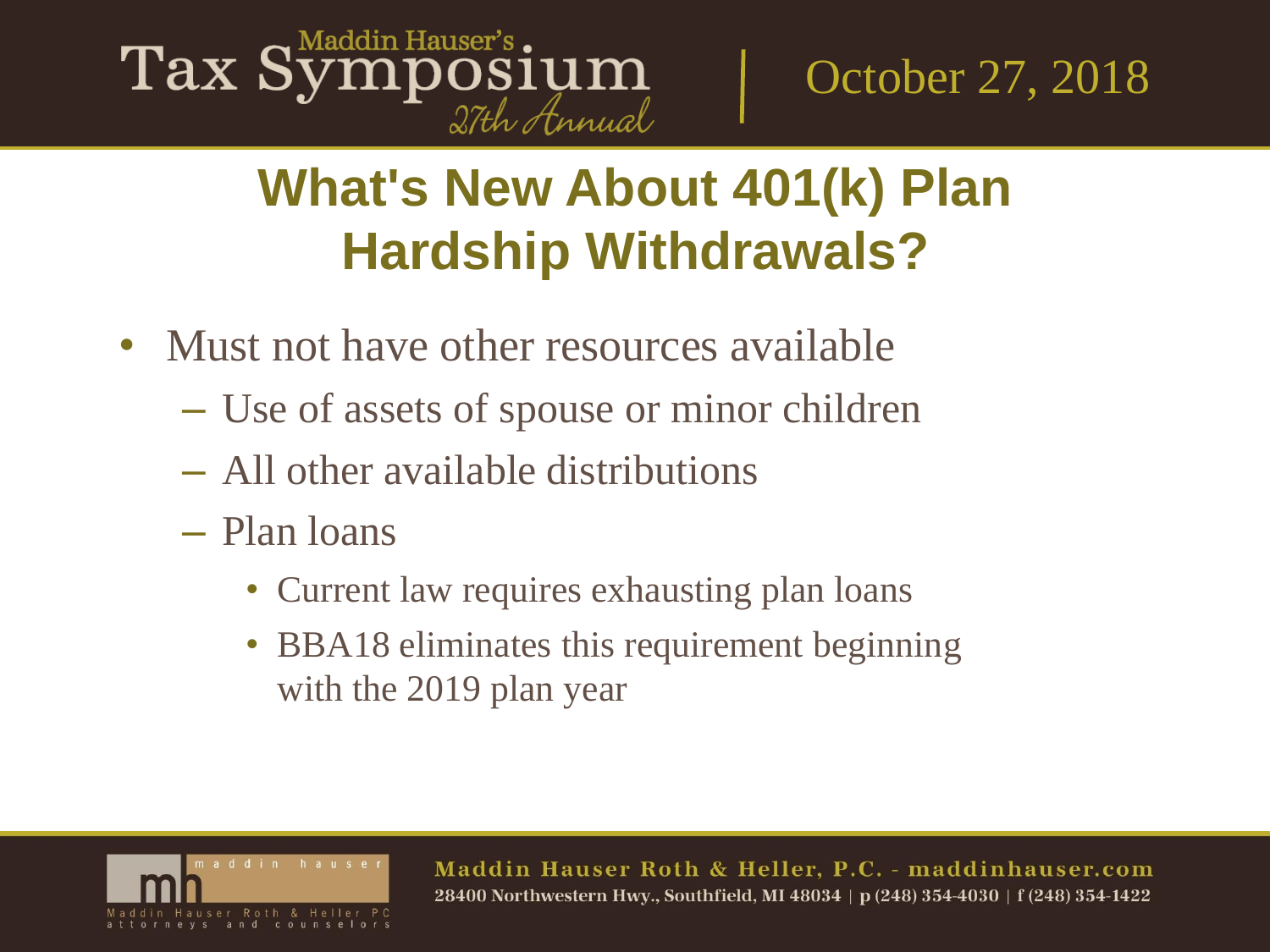# Tax Symposium

October 27, 2018

## **What's New About 401(k) Plan Hardship Withdrawals?**

- Suspension of future referrals
	- Current law requires the suspension of deferrals for 6 months
	- **BBA18** eliminates this requirement beginning with the 2019 plan year
- Exception for resources that make the financial situation worse



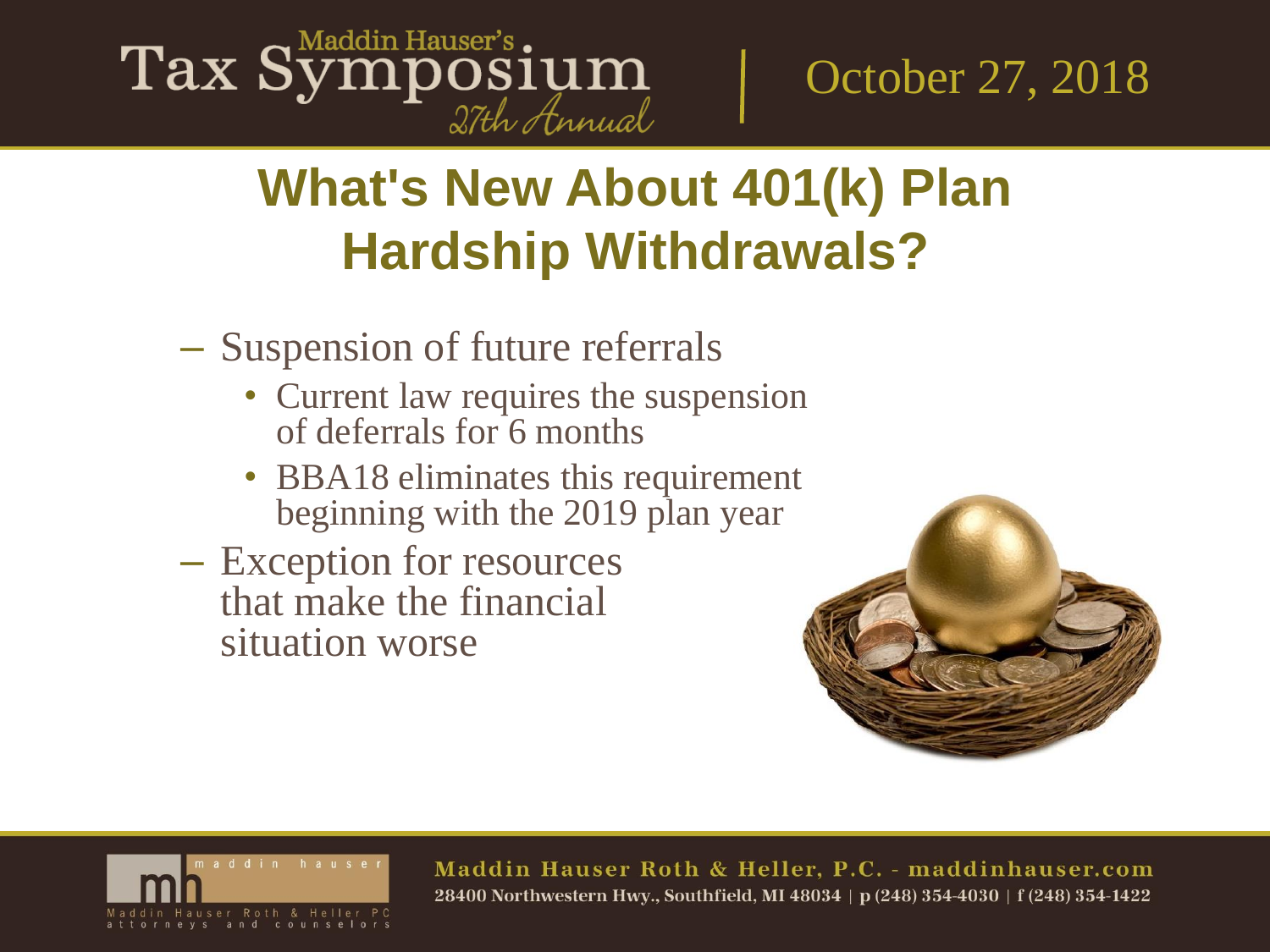

## **What's New About 401(k) Plan Hardship Withdrawals?**

- What is the maximum amount that can be distributed as a hardship distribution?
	- Employee deferrals (Roth or traditional)
	- Earnings on deferrals commencing with the 2019 plan year
	- QMACs and QNECs commencing with the 2019 plan year

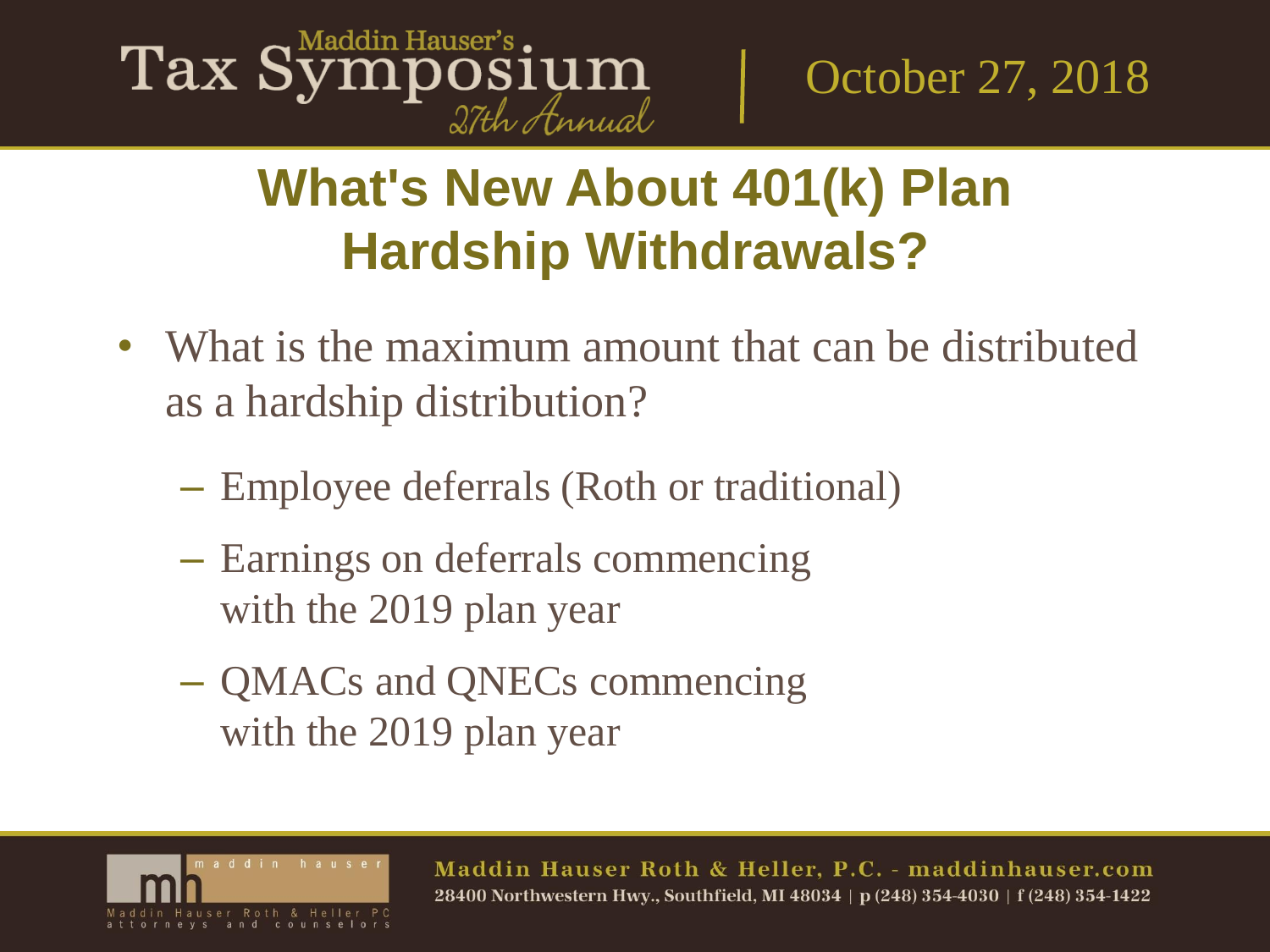

## **What's New About 401(k) Plan Hardship Withdrawals?**

- How do you determine the amount "needed" to meet the financial need?
	- Includes the direct "out of pocket expenses"
	- Includes an amount sufficient to pay the taxes
	- Includes an amount sufficient to pay 10% excise tax, if applicable

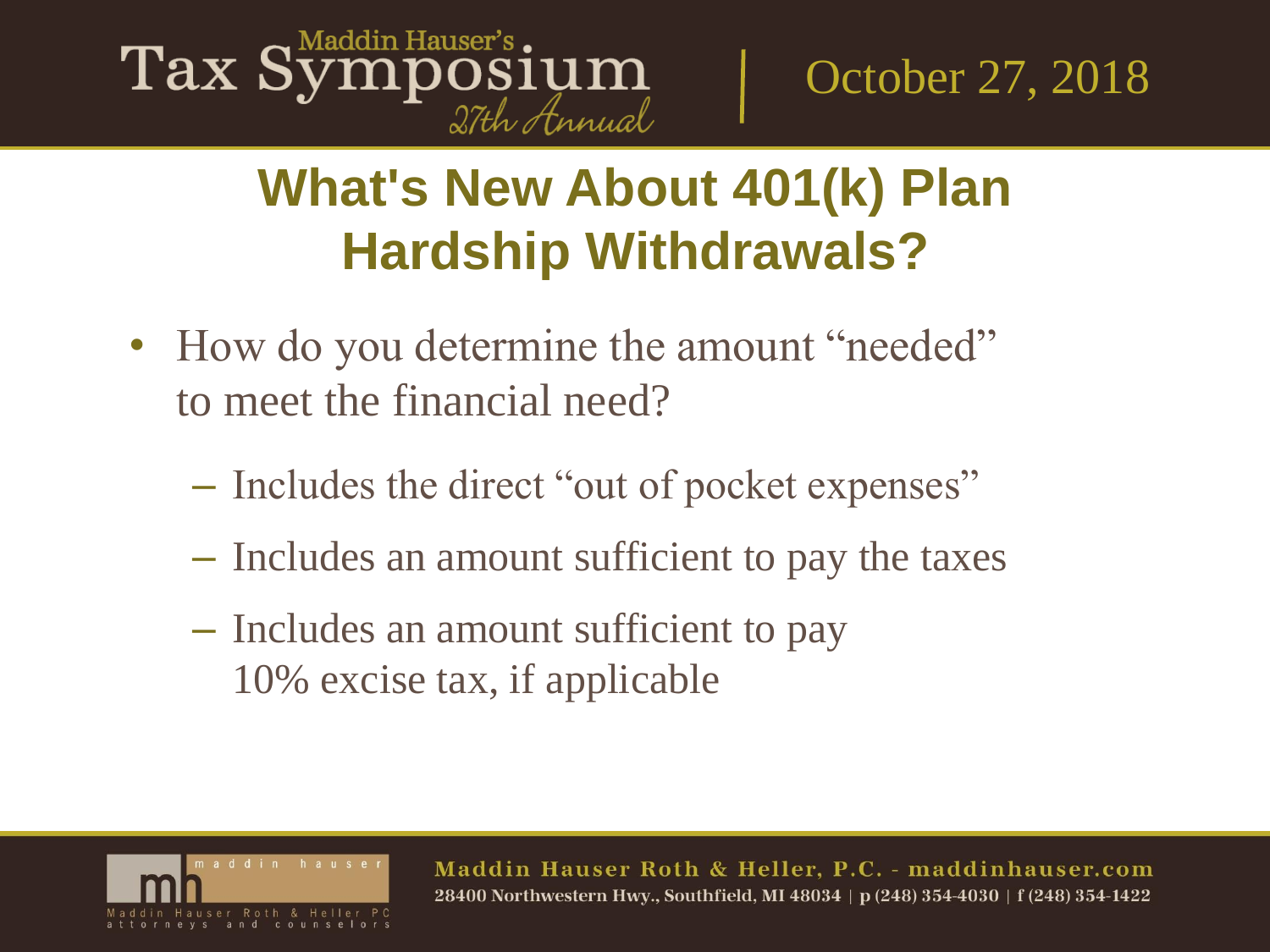

## **What's New About 401(k) Plan Hardship Withdrawals?**

- What obligations do plan sponsors have before authorizing a hardship distribution?
	- No formal guidance from the IRS
	- Generally, the sponsor must obtain and maintain the source documents that demonstrate:
		- Reason for the distribution
		- Amount needed

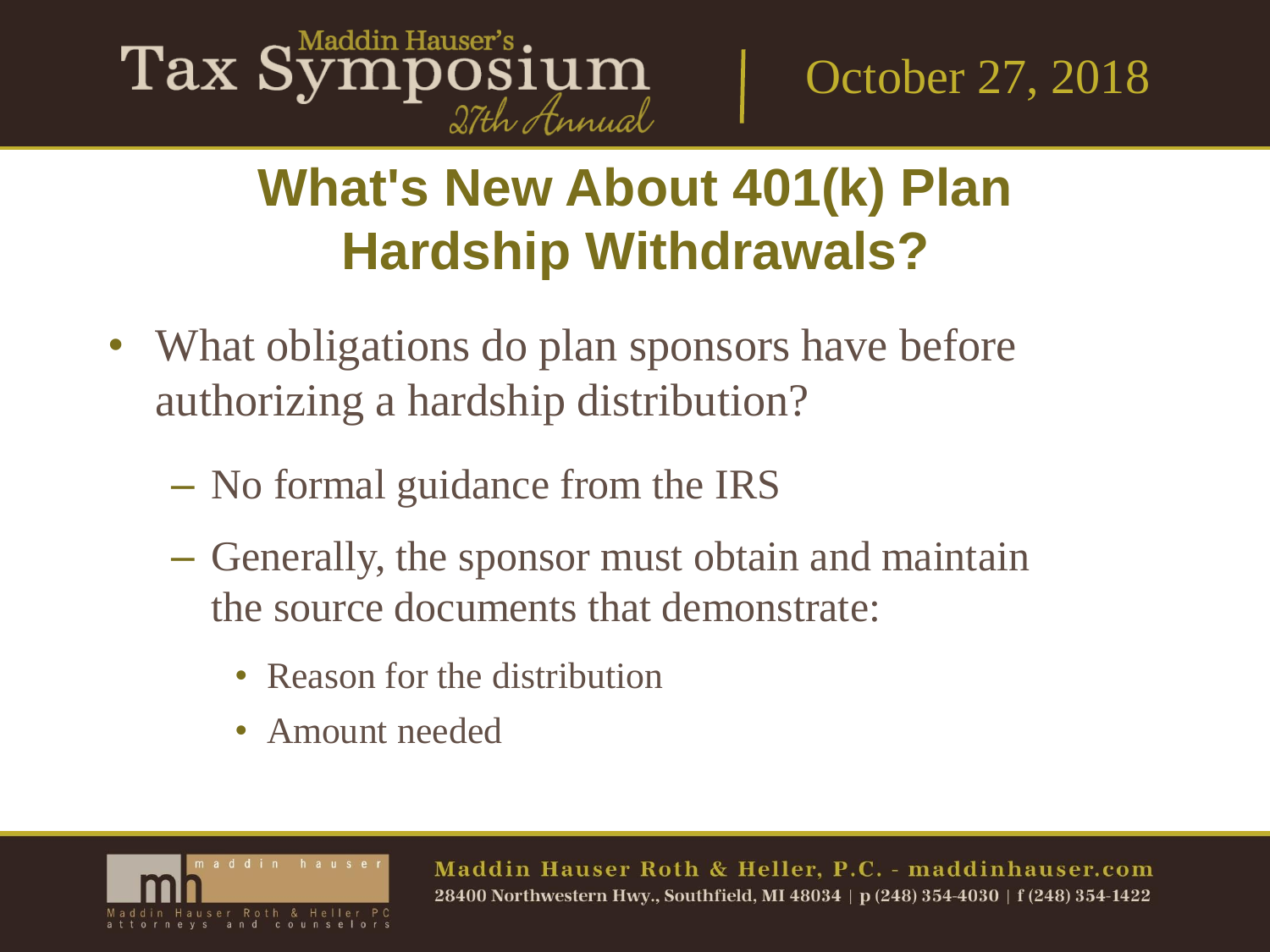### Tax Symposium 27th Annual

October 27, 2018

## **What's New About 401(k) Plan Hardship Withdrawals?**

- In 2017, the IRS published an internal memorandum for its audit agents to be used to establish the immediate and heavy financial need requirement
	- Limited to plans using the safe harbor standards
	- Does not have the impact of law or guidance

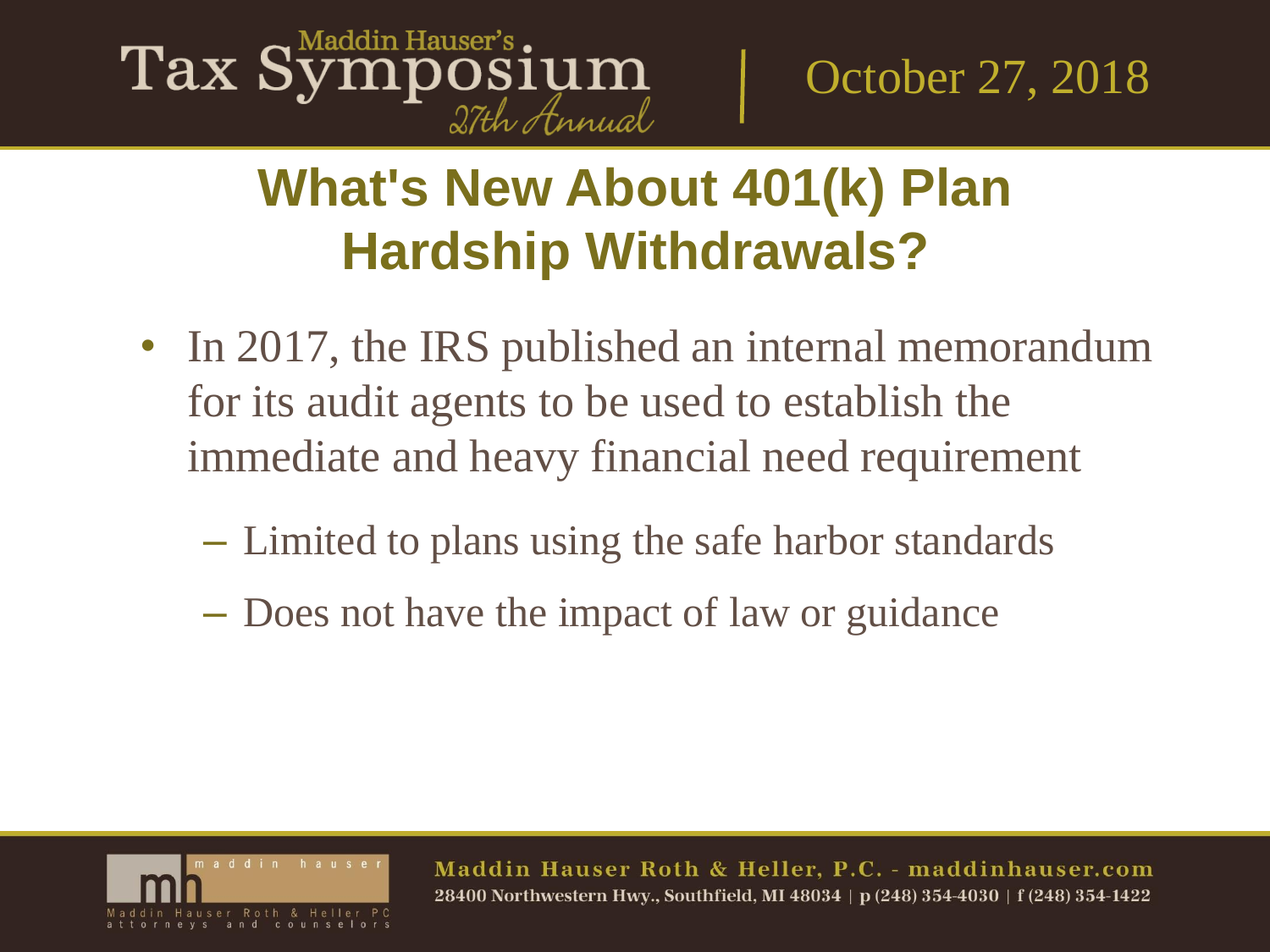

## **What's New About 401(k) Plan Hardship Withdrawals?**

- What should the agent review?
	- Original source documents from third parties, if available
	- Summary of the source documents submitted to the plan by the participant if other requirements are met
		- Written notice to the participant
		- Information that must be included in the summary

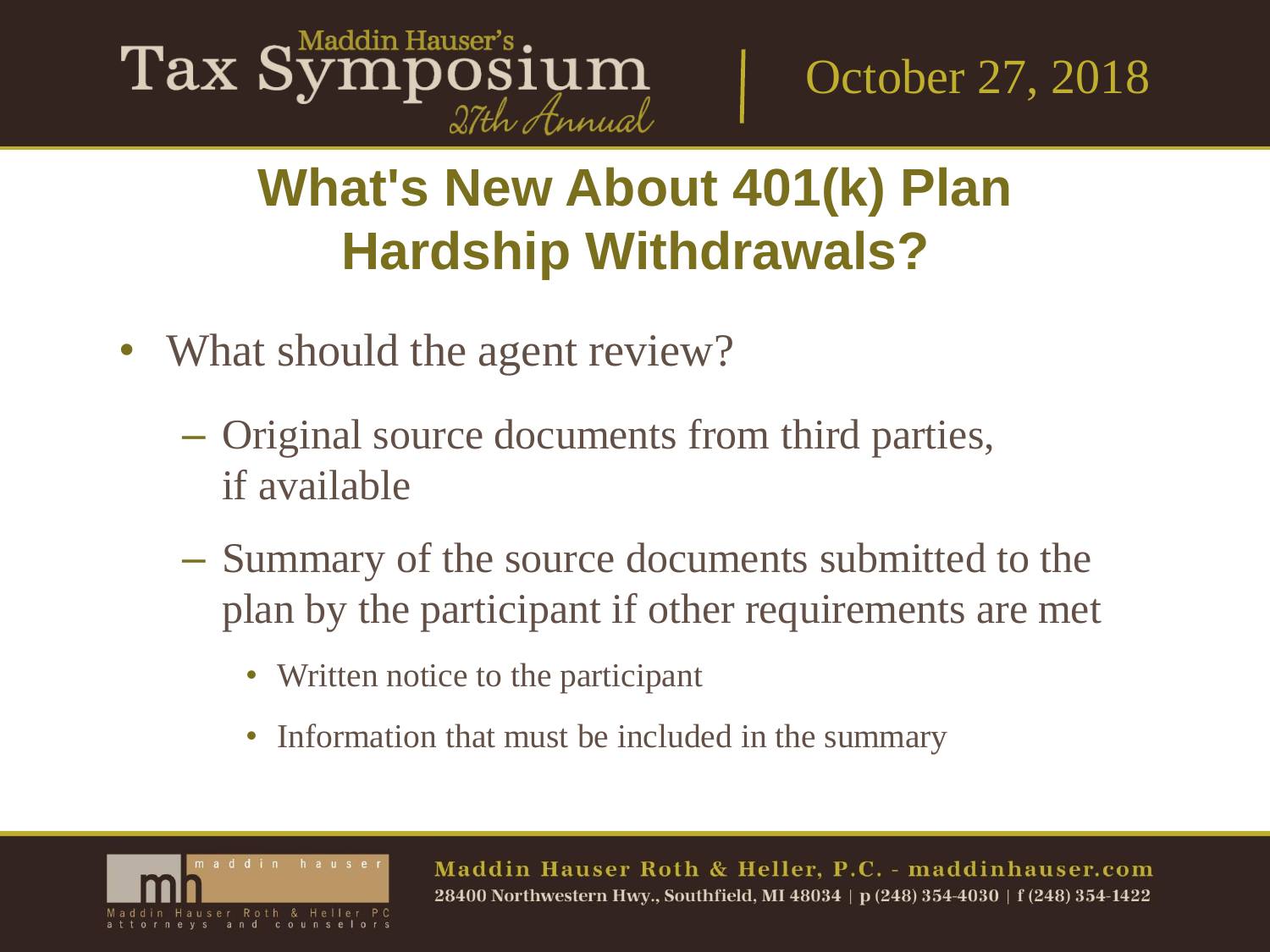

## **What's New About 401(k) Plan Hardship Withdrawals?**

- What should the written notice include?
	- Taxability of the distribution
	- Maximum amount that may be distributed
	- Participant must preserve the source documents and make them available upon request

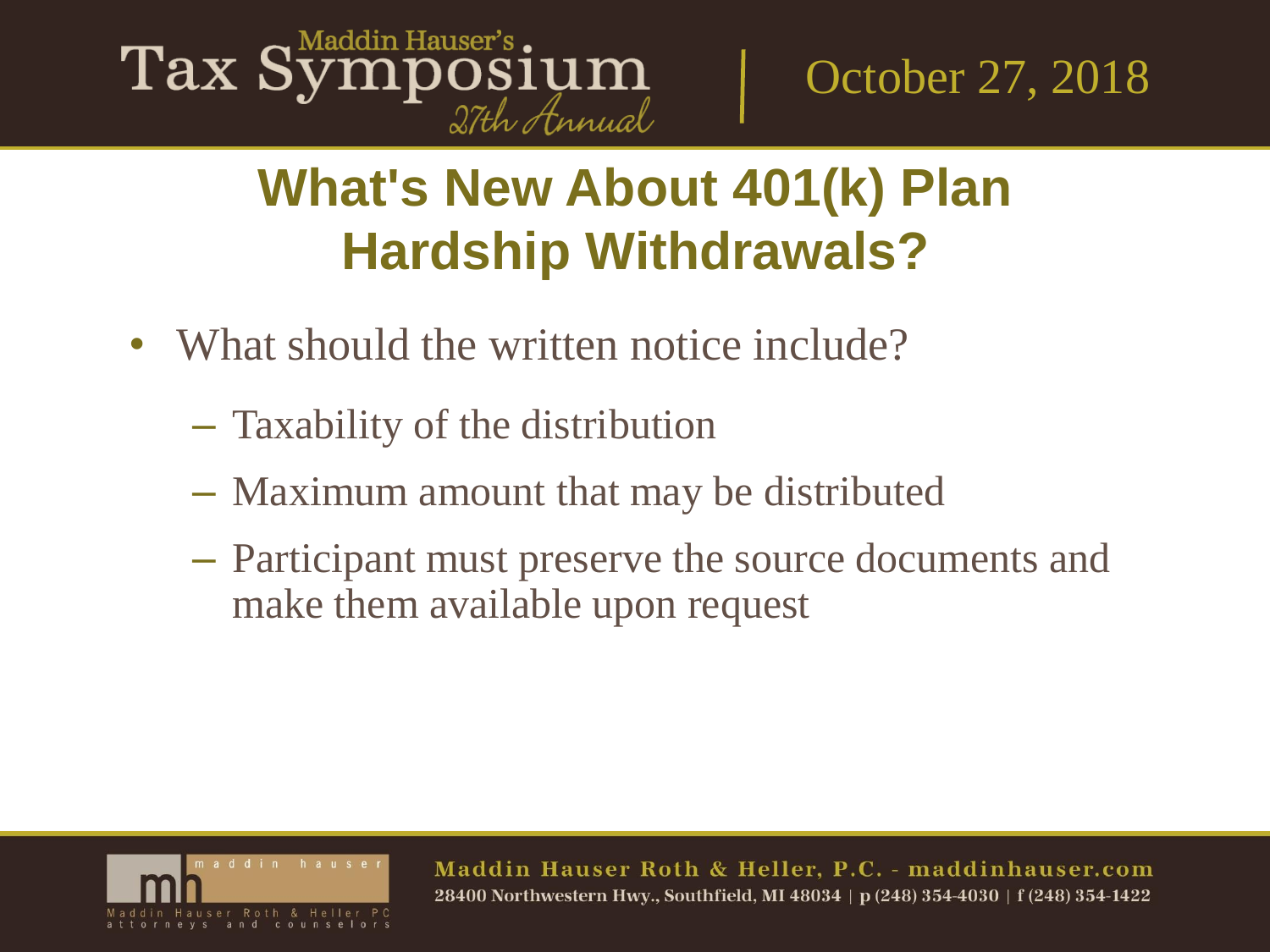

## **What's New About 401(k) Plan Hardship Withdrawals?**

- What information must be contained in the summary?
	- Depends on the type of hardship
	- Very specific information